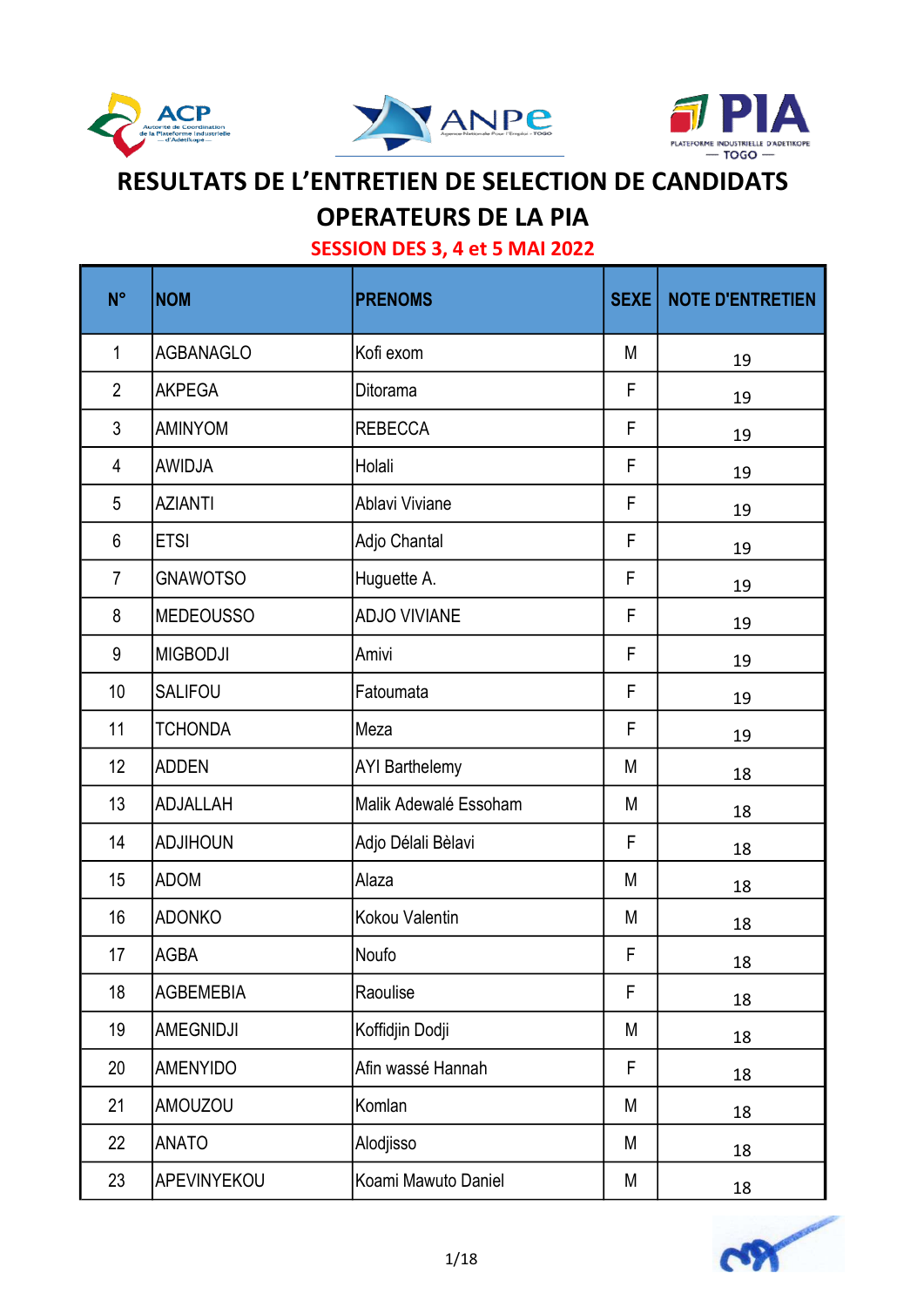





## OPERATEURS DE LA PIA

| 24 | <b>ASSI</b>     | Gnouyaro                  | M | 18 |
|----|-----------------|---------------------------|---|----|
| 25 | <b>ASSIH</b>    | Essowè victoire           | F | 18 |
| 26 | <b>ATAYI</b>    | Ayélé Augustine           | F | 18 |
| 27 | <b>AZIANYO</b>  | Ali                       | M | 18 |
| 28 | <b>AZUMA</b>    | Komi selom                | M | 18 |
| 29 | <b>BAGNAN</b>   | Hodabalo                  | M | 18 |
| 30 | <b>BALOWA</b>   | Akla - esso               | M | 18 |
| 31 | <b>BALOWA</b>   | Hessouwe yawa             | F | 18 |
| 32 | <b>DJANTA</b>   | Essossolam                | M | 18 |
| 33 | <b>DJEBY</b>    | Kokou jude                | М | 18 |
| 34 | <b>DJIBOM</b>   | <b>Benoit Mikinho</b>     | M | 18 |
| 35 | <b>DOKOU</b>    | Komlan Hermann            | M | 18 |
| 36 | <b>DOLOU</b>    | Essohaham                 | F | 18 |
| 37 | <b>DOSSEH</b>   | Hoevi                     | F | 18 |
| 38 | <b>GUIDIGAN</b> | Koffi Pierre              | M | 18 |
| 39 | <b>HADONOU</b>  | Ireine Donsi A            | F | 18 |
| 40 | <b>HAYENA</b>   | <b>Bitama</b>             | M | 18 |
| 41 | <b>HENYO</b>    | Koffi                     | М | 18 |
| 42 | <b>HINKA</b>    | ABALADE                   | M | 18 |
| 43 | <b>HLLAH</b>    | Dédé Adéline              | F | 18 |
| 44 | <b>KAKAOU</b>   | Mazalo                    | F | 18 |
| 45 | <b>KOUZAN</b>   | <b>AMEVI MARTIN</b>       | M | 18 |
| 46 | <b>KPADE</b>    | Kodjo Fréjus Sylvestre    | M | 18 |
| 47 | <b>KPANTE</b>   | Fousséna                  | F | 18 |
| 48 | <b>KPARE</b>    | Kessewa Marissa Françoise | F | 18 |

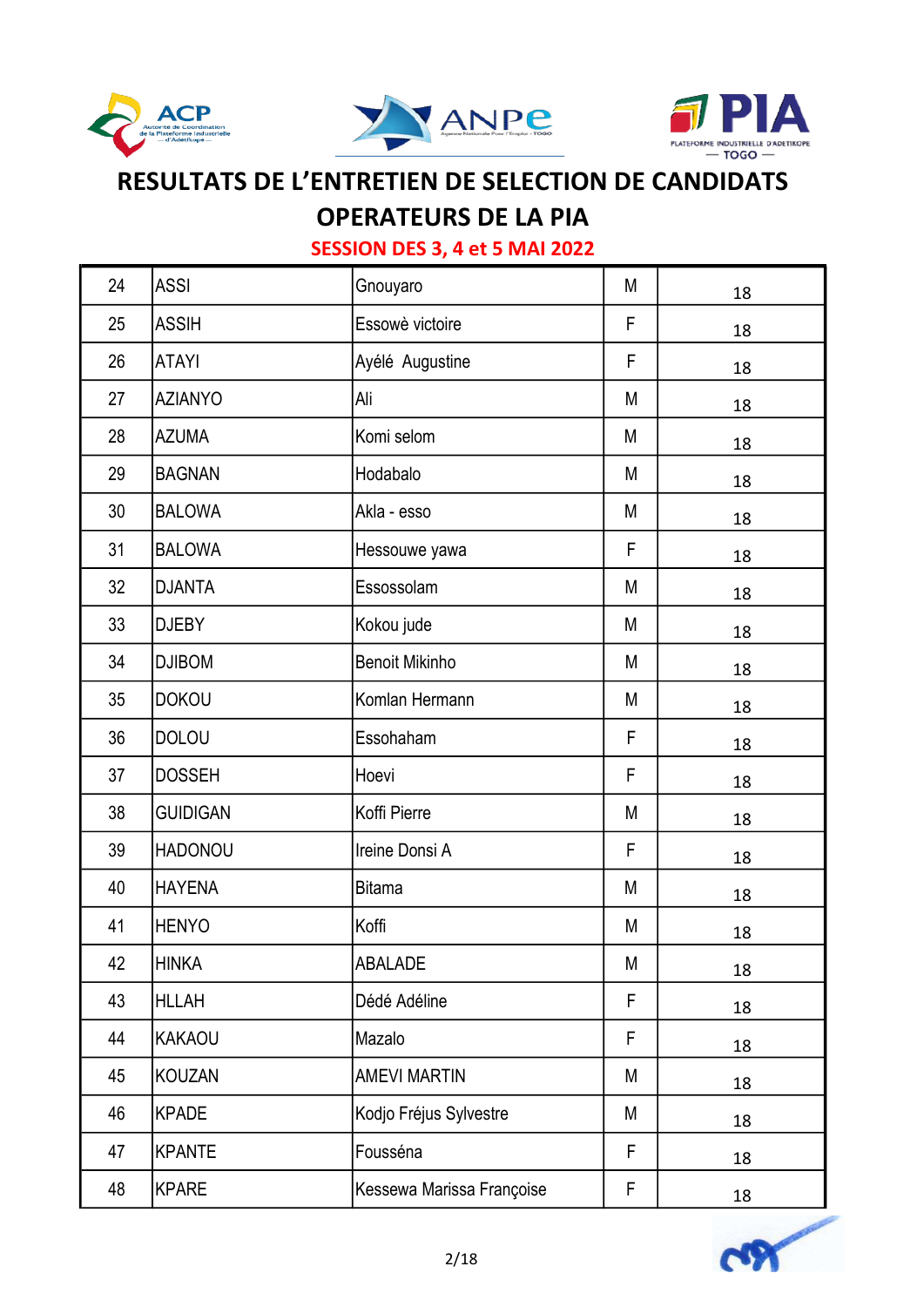





## OPERATEURS DE LA PIA

| 49 | KPAVOUVOU           | Adjowa                | F | 18 |
|----|---------------------|-----------------------|---|----|
| 50 | <b>MAWUENA</b>      | bienvenue             | M | 18 |
| 51 | <b>MEDEOUSSO</b>    | Alphonse              | M | 18 |
| 52 | <b>MELESSIKE</b>    | Esso-dilom            | M | 18 |
| 53 | <b>MESSAN-BIAM</b>  | Kouami Gregoire       | M | 18 |
| 54 | <b>MISSAHOE</b>     | Fabrice               | M | 18 |
| 55 | <b>MIZOU</b>        | Essozimna             | M | 18 |
| 56 | <b>PAMPAME</b>      | Yendoubé              | M | 18 |
| 57 | <b>PATCHIDI</b>     | ATEMA-EDOM            | M | 18 |
| 58 | <b>PATCHONATING</b> | Pètèmamnaou Essosinam | F | 18 |
| 59 | <b>PEDIYA</b>       | Eglou                 | M | 18 |
| 60 | <b>PISSAI</b>       | P'ké-Mbou             | М | 18 |
| 61 | <b>POSMON</b>       | <b>HODALOU</b>        | F | 18 |
| 62 | <b>SAMA</b>         | Koujukalo             | F | 18 |
| 63 | <b>TCHONDA</b>      | Mèhèza                | F | 18 |
| 64 | <b>TENGNUE</b>      | Kodjotsè              | M | 18 |
| 65 | <b>TIBORKPENE</b>   | <b>Tawonk</b>         | M | 18 |
| 66 | <b>TOGABA</b>       | N'Tima                | F | 18 |
| 67 | <b>TOGBUI</b>       | Mawouna Armel         | М | 18 |
| 68 | <b>TOUNOU</b>       | Kafui Jeanne          | F | 18 |
| 69 | <b>ADJOUKOU</b>     | <b>HADASSEBA</b>      | M | 17 |
| 70 | <b>ADZRA</b>        | Komi Mawulolo Didié   | M | 17 |
| 71 | AFANOU              | Kokou                 | M | 17 |
| 72 | <b>AGBOZO</b>       | Kossvi adjéwoda       | M | 17 |
| 73 | <b>AKROKOTO</b>     | Bouhari               | М | 17 |

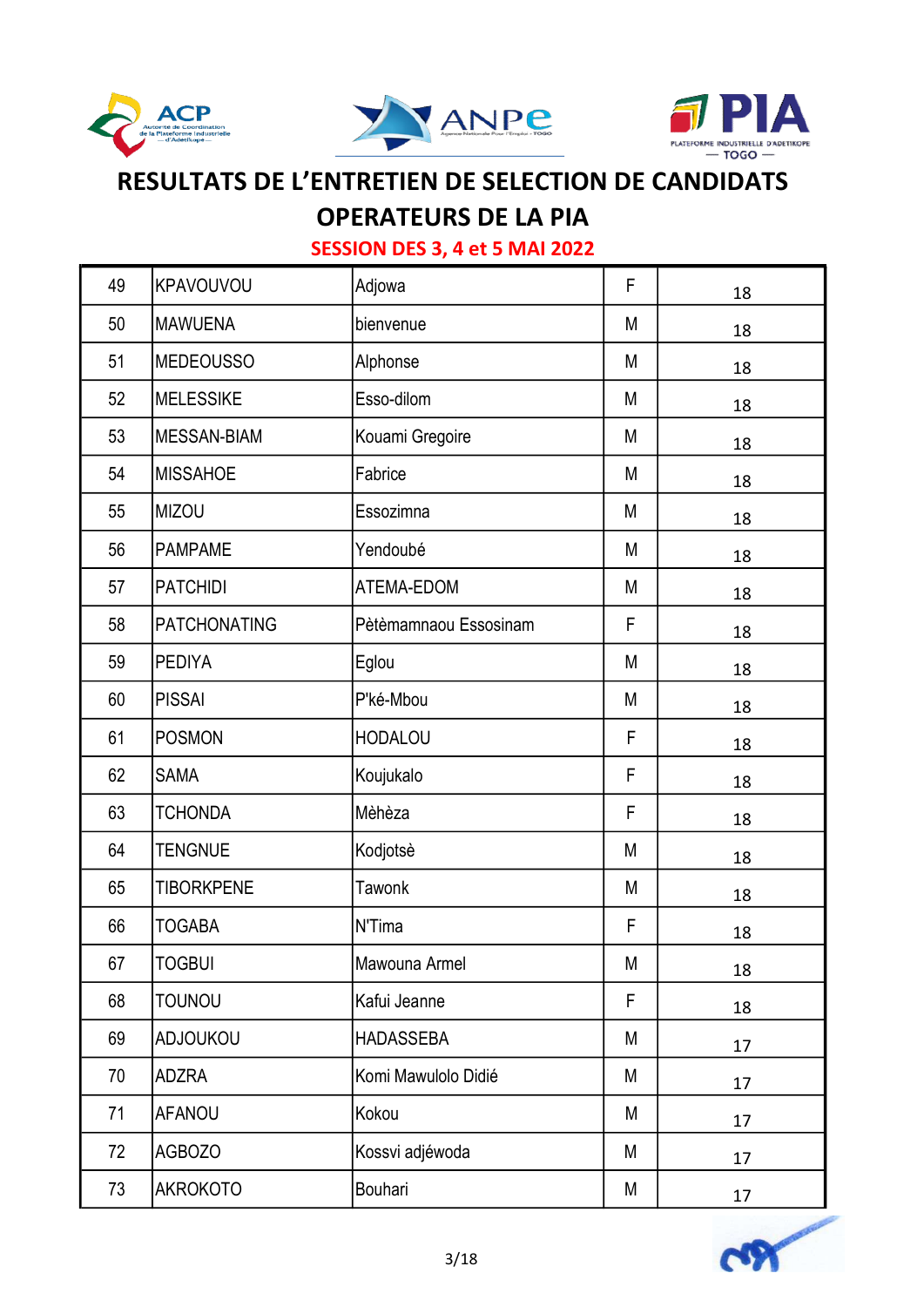





OPERATEURS DE LA PIA

| 74 | <b>ALITA</b>     | <b>POYOssIKI</b>           | M           | 17 |
|----|------------------|----------------------------|-------------|----|
| 75 | <b>AMEGNIDO</b>  | Akossiwa                   | F           | 17 |
| 76 | <b>AMETEPE</b>   | Yao Sena                   | M           | 17 |
| 77 | <b>AMOUZOU</b>   | Kokou                      | M           | 17 |
| 78 | <b>ASSAGBA</b>   | Abla                       | F           | 17 |
| 79 | <b>ASSOU</b>     | Kodjo                      | M           | 17 |
| 80 | <b>ATAKORA</b>   | Essohanam                  | M           | 17 |
| 81 | <b>AWADE</b>     | Mazalo                     | F           | 17 |
| 82 | AWI              | Afi Abigirl                | F           | 17 |
| 83 | <b>AWIZOBA</b>   | Pouwoemdeou                | $\mathsf F$ | 17 |
| 84 | <b>AWOUTE</b>    | <b>Benjamine Gladys</b>    | $\mathsf F$ | 17 |
| 85 | <b>AZONDOGA</b>  | Adjovi Kafui               | $\mathsf F$ | 17 |
| 86 | <b>BADABI</b>    | Essossinam                 | M           | 17 |
| 87 | <b>BANAWOYE</b>  | Magnindoupazima            | M           | 17 |
| 88 | <b>BANDJA</b>    | <b>WOUBEYA</b>             | M           | 17 |
| 89 | <b>BAZIKI</b>    | Maléki                     | M           | 17 |
| 90 | <b>BODA</b>      | Hora                       | M           | 17 |
| 91 | <b>DAO</b>       | Pézewa Pouwédéou           | M           | 17 |
| 92 | <b>DELTA</b>     | Kouwama                    | М           | 17 |
| 93 | <b>DIANKISIM</b> | E. JEAN-PAUL               | M           | 17 |
| 94 | <b>DJINI</b>     | Waldja                     | M           | 17 |
| 95 | <b>DOFI</b>      | Donald                     | M           | 17 |
| 96 | <b>DOMEKO</b>    | Komla                      | M           | 17 |
| 97 | <b>HEGOH</b>     | Doe-williams k. Paul eyram | M           | 17 |
| 98 | <b>HOLOGNON</b>  | Yao etse                   | M           | 17 |

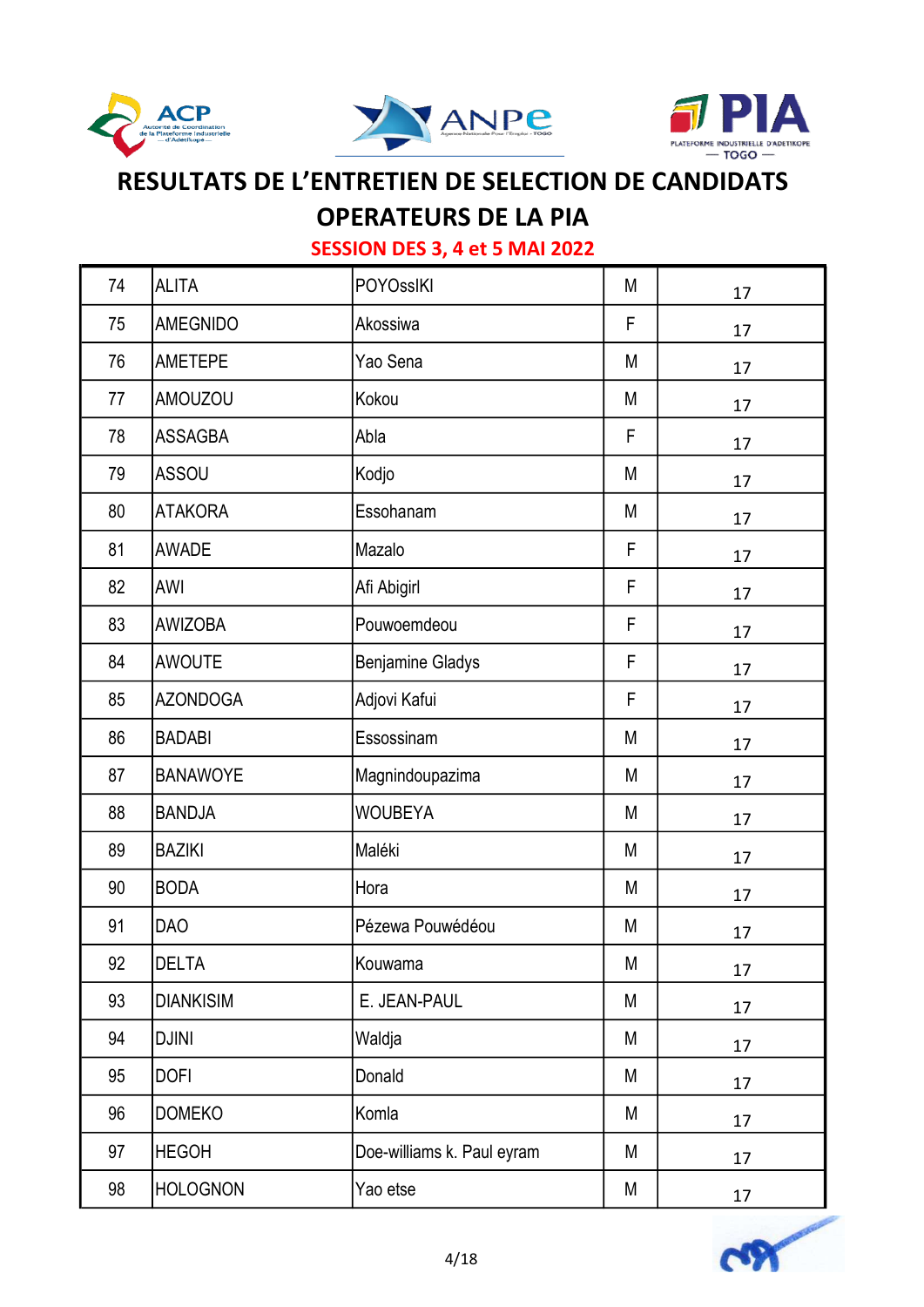





### OPERATEURS DE LA PIA

| 99  | <b>KAIZA</b>     | Kodjo Mawuena        | M | 17 |
|-----|------------------|----------------------|---|----|
| 100 | <b>KALANYE</b>   | Dodo                 | F | 17 |
| 101 | <b>KPADE</b>     | Abla Rosine          | F | 17 |
| 102 | <b>KPAME</b>     | <b>KANLANFEI</b>     | M | 17 |
| 103 | <b>KPANDJA</b>   | Sylvie Damba Nicole  | F | 17 |
| 104 | <b>KPATCHAA</b>  | <b>SOLIM EPODINE</b> | F | 17 |
| 105 | <b>KPEGBA</b>    | <b>Bill Gate</b>     | M | 17 |
| 106 | <b>KPETA</b>     | Siba Nangbama        | M | 17 |
| 107 | LANTAME          | Lyimoldambé          | F | 17 |
| 108 | <b>LARE</b>      | Faikandin            | F | 17 |
| 109 | <b>LENAKE</b>    | Mazalo dénise        | F | 17 |
| 110 | <b>MAWUVI</b>    | Wasse                | F | 17 |
| 111 | <b>MONTCHO</b>   | YAWA                 | F | 17 |
| 112 | <b>MOUKPE</b>    | Powédéou             | M | 17 |
| 113 | NOUKOUNOU        | Komlan Emmanuel      | M | 17 |
| 114 | <b>OBANDJE</b>   | Daneke Akouvi        | F | 17 |
| 115 | <b>PAKAM</b>     | Essotina             | M | 17 |
| 116 | PALI             | Henriette            | F | 17 |
| 117 | SAMOURE          | Essia-ani            | М | 17 |
| 118 | <b>SOUGOUNA</b>  | Yvette               | F | 17 |
| 119 | <b>SOUGOUNA</b>  | Bouwédéo             | F | 17 |
| 120 | <b>SOULEMANA</b> | Azizou               | M | 17 |
| 121 | <b>TAPE</b>      | Fidoce               | F | 17 |
| 122 | <b>TCHAA</b>     | Houloumié Hodalo     | F | 17 |
| 123 | <b>TCHONA</b>    | Yao Médard           | М | 17 |

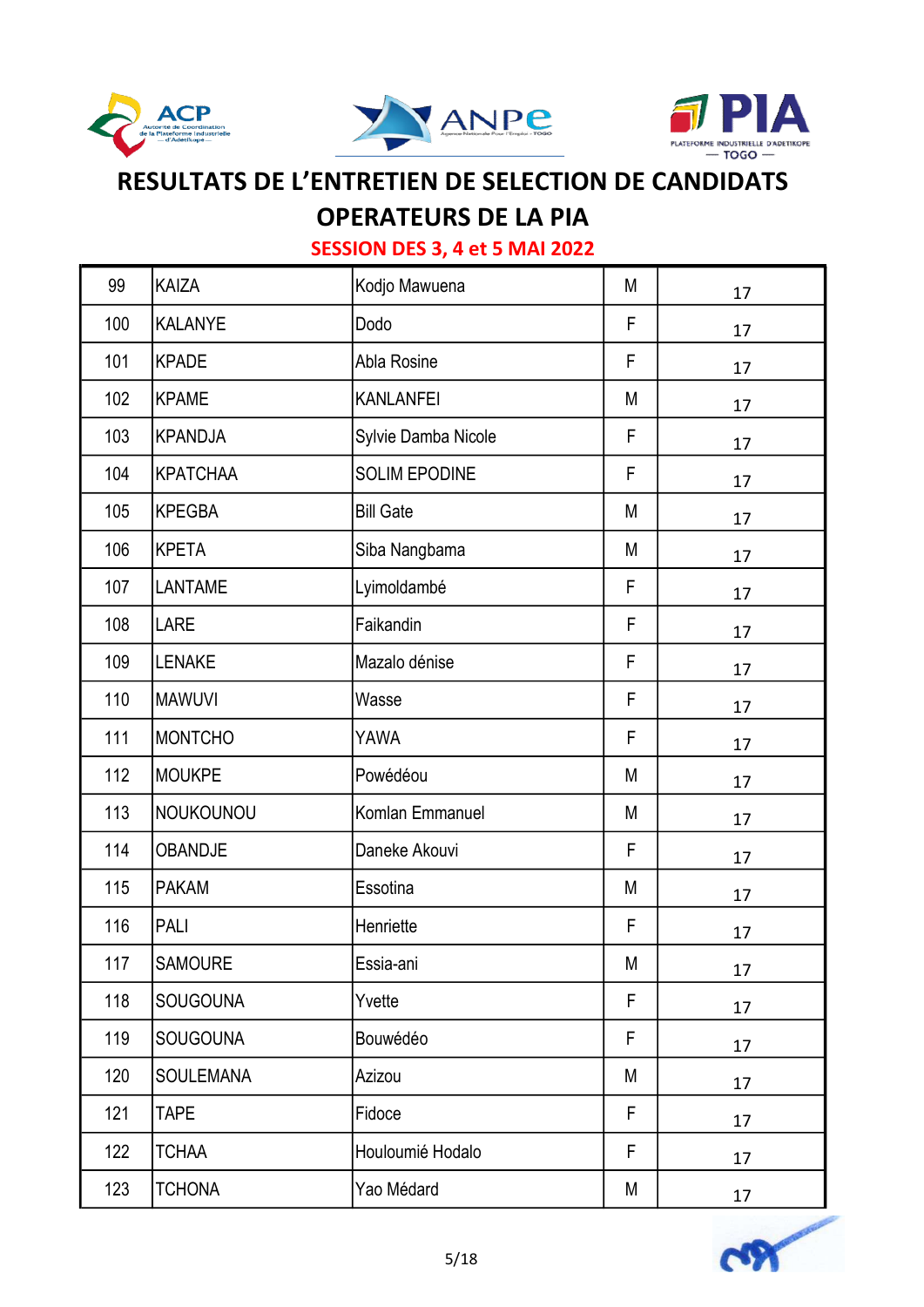





### **OPERATEURS DE LA PIA**

| 124 | <b>TEBIE</b>     | Essohanam               | F  | 17 |
|-----|------------------|-------------------------|----|----|
| 125 | <b>TOKI</b>      | <b>Anah Carine</b>      | F  | 17 |
| 126 | <b>TOUDABIZI</b> | Pouwéréou Richard       | M  | 17 |
| 127 | <b>ABOBOE</b>    | Afi Isabelle            | F  | 16 |
| 128 | <b>ADJATI</b>    | <b>OGNANDON KOMI</b>    | M  | 16 |
| 129 | <b>AFANOU</b>    | Koffi                   | M  | 16 |
| 130 | <b>AGBADJI</b>   | Akouvi séverine         | F  | 16 |
| 131 | <b>AGBOKA</b>    | Kossi gaël              | M  | 16 |
| 132 | <b>AGON</b>      | Esso-essowou Margarette | F  | 16 |
| 133 | <b>ALASSANI</b>  | <b>AMADOU Aida</b>      | F  | 16 |
| 134 | <b>AMEGAN</b>    | Komlan                  | M  | 16 |
| 135 | ATAKOU-GOMNA     | <b>MOHAMED</b>          | M  | 16 |
| 136 | <b>AWOUTE</b>    | Abravi léontine         | F  | 16 |
| 137 | <b>AZIAKOU</b>   | KOKOU MAWULI            | M  | 16 |
| 138 | <b>BAMOK</b>     | Panguiboame             | M  | 16 |
| 139 | <b>BAMTAKPA</b>  | Bataya                  | M  | 16 |
| 140 | <b>BANA</b>      | Mukhtar                 | M  | 16 |
| 141 | <b>BARAO</b>     | KAAKAH ABOUBACAR        | M  | 16 |
| 142 | <b>BATAHERIM</b> | Mèhessa Marie           | F. | 16 |
| 143 | <b>BATAWI</b>    | <b>LADIH</b>            | F  | 16 |
| 144 | <b>BOLEMEGBE</b> | Yawo                    | M  | 16 |
| 145 | <b>BOUKATE</b>   | Kokou inyéaboè          | М  | 16 |
| 146 | <b>BUAME</b>     | Alman Donné             | M  | 16 |
| 147 | <b>DJATO</b>     | Abalo essohanam         | М  | 16 |
| 148 | <b>DJINOUNI</b>  | Dameteti                | M  | 16 |

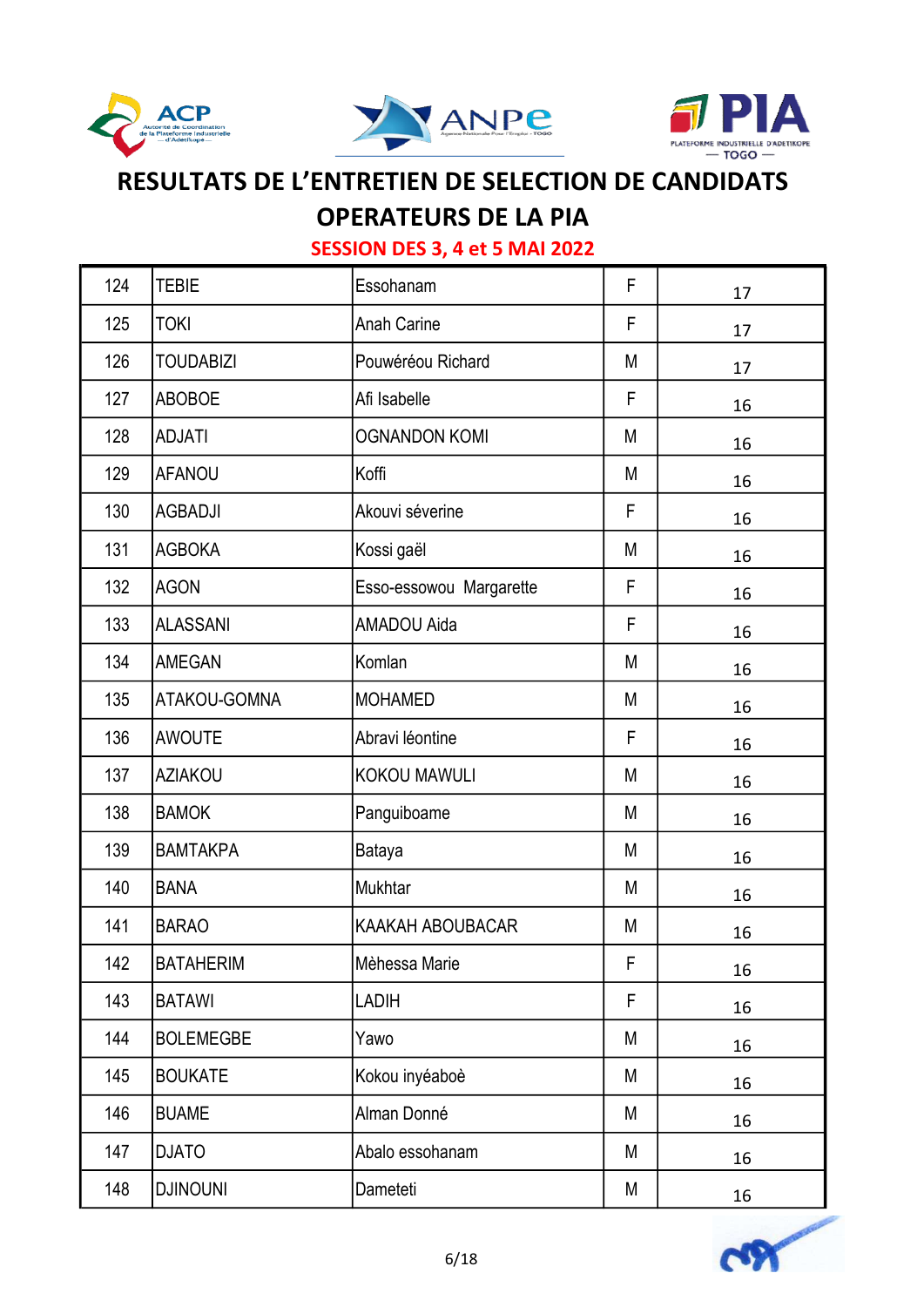





## OPERATEURS DE LA PIA

| 149 | <b>EPOUVI</b>    | Kodjovi dodji          | M | 16 |
|-----|------------------|------------------------|---|----|
| 150 | <b>ETEKPO</b>    | Akpénè Adjo Amen       | F | 16 |
| 151 | ET <sub>O</sub>  | Afi Amen               | F | 16 |
| 152 | <b>GABA</b>      | Roland                 | M | 16 |
| 153 | <b>HELLE</b>     | Kossivi agbenene       | M | 16 |
| 154 | <b>HLONGBEDO</b> | Komla                  | M | 16 |
| 155 | <b>HOUNNOU</b>   | <b>IGNACE</b>          | М | 16 |
| 156 | <b>ISSAKA</b>    | Akrama                 | F | 16 |
| 157 | KAMA-ABALO       | <b>ESSODONG</b>        | М | 16 |
| 158 | <b>KARIBOM</b>   | Essoyodou              | Μ | 16 |
| 159 | <b>KATCHE</b>    | Abalo                  | M | 16 |
| 160 | <b>KEKELE</b>    | <b>KAYI BENEDICTE</b>  | F | 16 |
| 161 | <b>KORGNAN</b>   | Assira Lagnim          | F | 16 |
| 162 | <b>KOUWOM</b>    | Anani Améwuga          | M | 16 |
| 163 | <b>KPAKE</b>     | Aimée                  | F | 16 |
| 164 | <b>KPARIME</b>   | Nama                   | F | 16 |
| 165 | <b>KPATCHAA</b>  | <b>ESSOHANAM FLORA</b> | F | 16 |
| 166 | <b>KPEKPESSI</b> | <b>CONFORT</b>         | F | 16 |
| 167 | <b>KPELA</b>     | Abidé                  | F | 16 |
| 168 | <b>KPOEKPO</b>   | Yawovi Apélété         | M | 16 |
| 169 | <b>KPOMEGBE</b>  | <b>DODO IRENE</b>      | F | 16 |
| 170 | LELOUA           | LOMDOU KOMLA           | M | 16 |
| 171 | <b>LIASSIDJI</b> | ABLAMVI Ametodji       | M | 16 |
| 172 | <b>NABAGUIBE</b> | Gnanléngue             | F | 16 |
| 173 | <b>NANO</b>      | Yendouboame            | М | 16 |

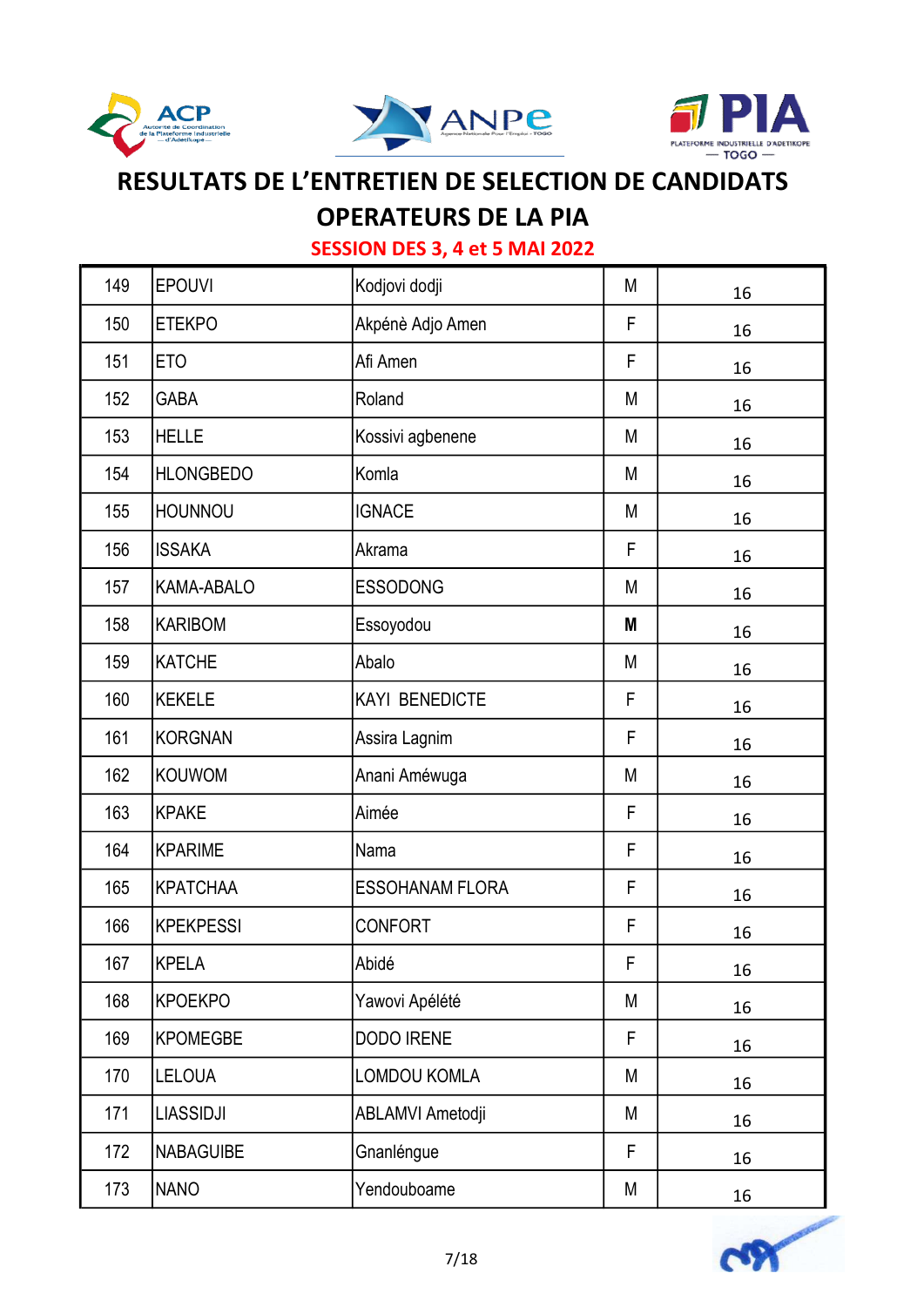





## OPERATEURS DE LA PIA

| 174 | N'DAH             | Janvier                   | M | 16   |
|-----|-------------------|---------------------------|---|------|
| 175 | <b>NOUGNAVA</b>   | <b>KOSSIVI CHRISTOPHE</b> | M | 16   |
| 176 | <b>NOUHOUM</b>    | ABDOU-BASTOU              | M | 16   |
| 177 | <b>OUKATI</b>     | <b>GNANDI KONDI</b>       | M | 16   |
| 178 | <b>SAMA</b>       | Ana-Egnindou              | F | 16   |
| 179 | SONGOYE           | Wella solim               | F | 16   |
| 180 | <b>SOSSA</b>      | Akossiwa Eyram            | F | 16   |
| 181 | <b>TAGBA</b>      | Essosolim Jacques         | M | 16   |
| 182 | <b>TAKOU</b>      | Komi Sena Isidore         | M | 16   |
| 183 | <b>TOHO</b>       | E. Komla                  | M | 16   |
| 184 | <b>TOKPASSAGA</b> | Malassiba                 | M | 16   |
| 185 | <b>TOMELAN</b>    | Komlavi Mawulikplimi      | M | 16   |
| 186 | <b>YASSA</b>      | <b>Balolamdé Gilbert</b>  | M | 16   |
| 187 | <b>YENTCHABRE</b> | Mintré                    | M | 16   |
| 188 | <b>ZEKPA</b>      | Otou désiré               | M | 16   |
| 189 | <b>GLIKPO</b>     | Afi Debora                | F | 15,5 |
| 190 | MAMAN-SEIBOU      | Kabiratou                 | F | 15,5 |
| 191 | <b>MAWEZINO</b>   | Mazalo                    | F | 15,5 |
| 192 | ABALLO            | Victorine                 | F | 15   |
| 193 | <b>ADANOU</b>     | KOKOU                     | M | 15   |
| 194 | <b>ADZOME</b>     | KOKOU Agbessi             | M | 15   |
| 195 | <b>AGBETOGLO</b>  | <b>KOKOU MAURIS</b>       | М | 15   |
| 196 | <b>AGBETONOU</b>  | Yawa Justine              | F | 15   |
| 197 | <b>AGBOYIBO</b>   | Komlan Maxime             | M | 15   |
| 198 | <b>AGBOZO</b>     | Adjovi                    | F | 15   |

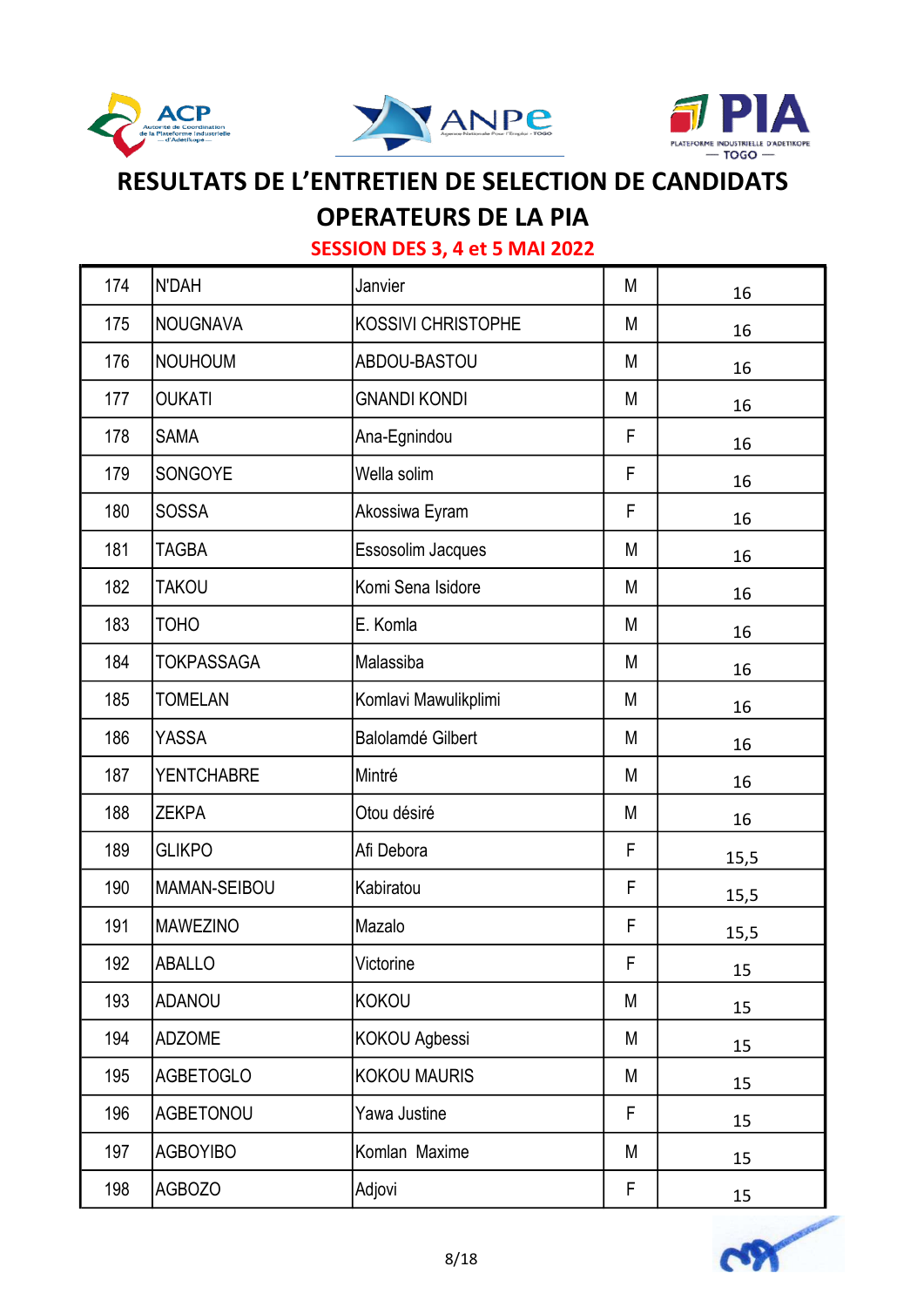





## **OPERATEURS DE LA PIA**

| 199 | AGNOW-HOUNDOU          | Lélénda                 | M | 15 |
|-----|------------------------|-------------------------|---|----|
| 200 | <b>AKAKPO</b>          | Ayao                    | M | 15 |
| 201 | <b>AKOENOU</b>         | Komlan Maurice          | M | 15 |
| 202 | <b>ALFA</b>            | <b>MEHEZA</b>           | F | 15 |
| 203 | <b>ALIFAN ALLEMA</b>   | Okessinwa               | F | 15 |
| 204 | <b>AMEGAN</b>          | KOKOUVI KOUNOUHO        | M | 15 |
| 205 | <b>ATCHA</b>           | <b>MOUTALIB</b>         | M | 15 |
| 206 | <b>ATCHIMBAOU</b>      | Magnim                  | F | 15 |
| 207 | <b>ATCHOZOU</b>        | Rémi                    | M | 15 |
| 208 | <b>AWADE</b>           | Matozoué                | F | 15 |
| 209 | <b>AYEBOU</b>          | <b>LAWE JEANNE</b>      | F | 15 |
| 210 | <b>BABA</b>            | Yawa Monique            | F | 15 |
| 211 | <b>BELLIGMAN</b>       | Dawoune Léonard         | M | 15 |
| 212 | <b>BIRREGAH</b>        | K.Fabiola-Grâce         | F | 15 |
| 213 | <b>DAGOU</b>           | Kodjo Bèdè Boyodu       | M | 15 |
| 214 | <b>DJOBA</b>           | Massa                   | F | 15 |
| 215 | <b>EDAH</b>            | Yawa Akpene             | F | 15 |
| 216 | <b>EDOH</b>            | KOSSI OGODOH            | M | 15 |
| 217 | <b>EGBELEO PADAROH</b> | Mazalou                 | F | 15 |
| 218 | <b>EKPAI</b>           | Gnimdou                 | M | 15 |
| 219 | <b>ESSEH</b>           | Koffi Hervé             | M | 15 |
| 220 | <b>ESSOUN</b>          | <b>EUPHRASIE BOLADE</b> | F | 15 |
| 221 | <b>GNANDI</b>          | Tchontchoko Alaza       | M | 15 |
| 222 | <b>IBRAIMA</b>         | Farouk                  | M | 15 |
| 223 | <b>KATAWA</b>          | Ditoma Rébecca          | F | 15 |

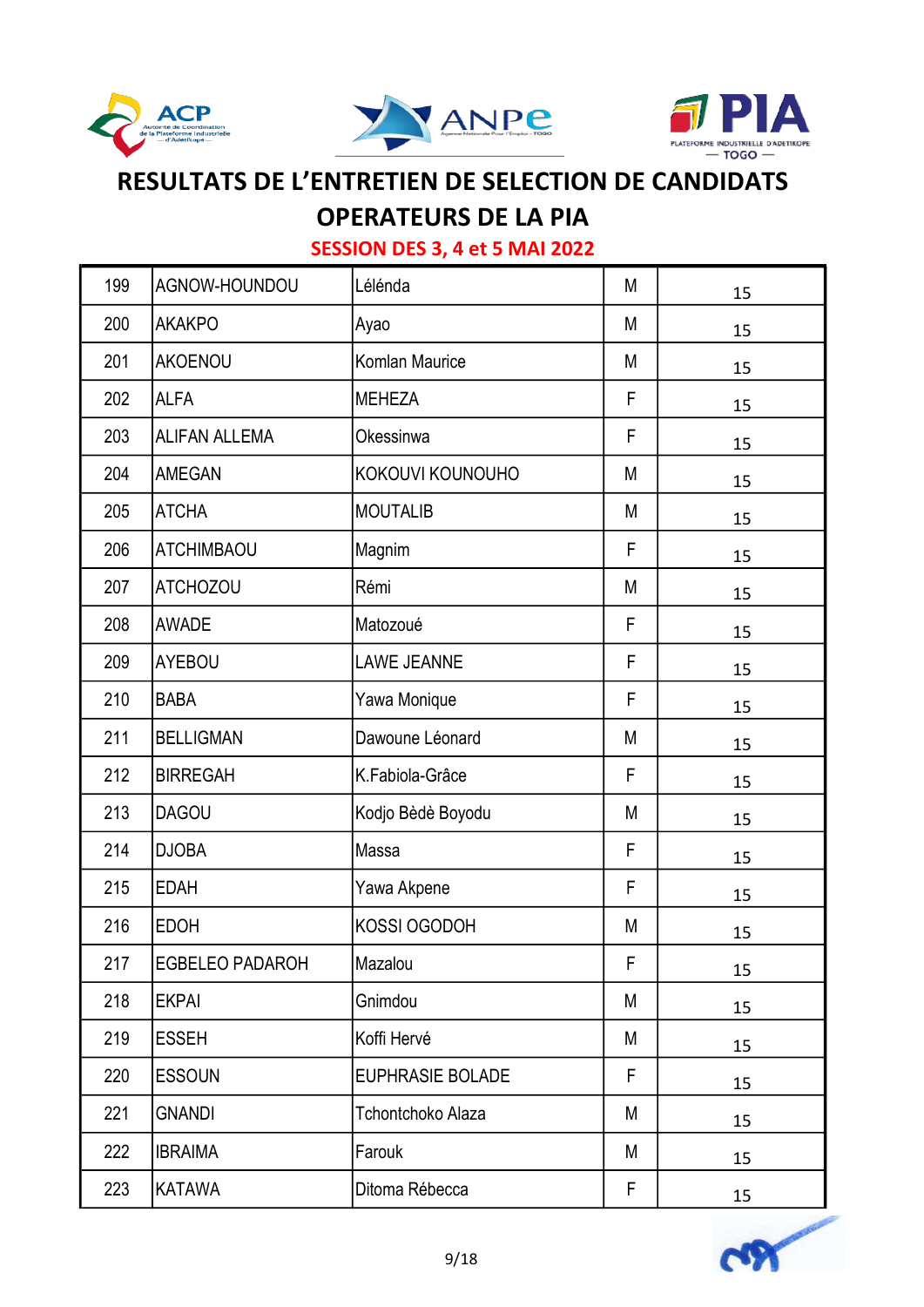





## OPERATEURS DE LA PIA

| 224 | <b>KEBE</b>      | <b>BEKEYI Magnouréwa</b> | F  | 15 |
|-----|------------------|--------------------------|----|----|
| 225 | <b>KELA</b>      | Pahouwa                  | M  | 15 |
| 226 | <b>KODE</b>      | Kokou                    | М  | 15 |
| 227 | <b>KOGBEDE</b>   | Apélato                  | M  | 15 |
| 228 | <b>KOLANI</b>    | pouguinimpo              | M  | 15 |
| 229 | <b>KOMAGBE</b>   | Koffi francis            | M  | 15 |
| 230 | <b>KOMBATE</b>   | Dikinéy                  | F  | 15 |
| 231 | KONE             | Aboubacar Sidi           | M  | 15 |
| 232 | <b>KOUDIGUE</b>  | Kossivi Marc             | M  | 15 |
| 233 | <b>KPELAFIA</b>  | Mousbaou                 | M  | 15 |
| 234 | <b>KPIANAME</b>  | Dabontin                 | M  | 15 |
| 235 | <b>KPOTOR</b>    | Kossi Mathias            | M  | 15 |
| 236 | <b>KWAMI</b>     | Koudjo Edem Yves         | M  | 15 |
| 237 | LAMEGA           | Israel Massa'a           | М  | 15 |
| 238 | <b>LANVI</b>     | Kodjo Atchon Fernando    | М  | 15 |
| 239 | <b>LIASSIDJI</b> | Mawuenyeto koffas        | М  | 15 |
| 240 | <b>METENHOU</b>  | Kortho Jacques           | M  | 15 |
| 241 | <b>MIBINDA</b>   | Wombakoma                | M  | 15 |
| 242 | <b>MIZOU</b>     | Kokou Augustin           | M  | 15 |
| 243 | N'DAKA           | Abdoul - Wahab           | M  | 15 |
| 244 | NALERGOU         | Aïcha                    | F. | 15 |
| 245 | N'KODO           | Essossolim               | M  | 15 |
| 246 | <b>OGOU</b>      | <b>TINE</b>              | M  | 15 |
| 247 | <b>SALAKA</b>    | Aklesso                  | M  | 15 |
| 248 | <b>SALI</b>      | Akounda Paul             | М  | 15 |

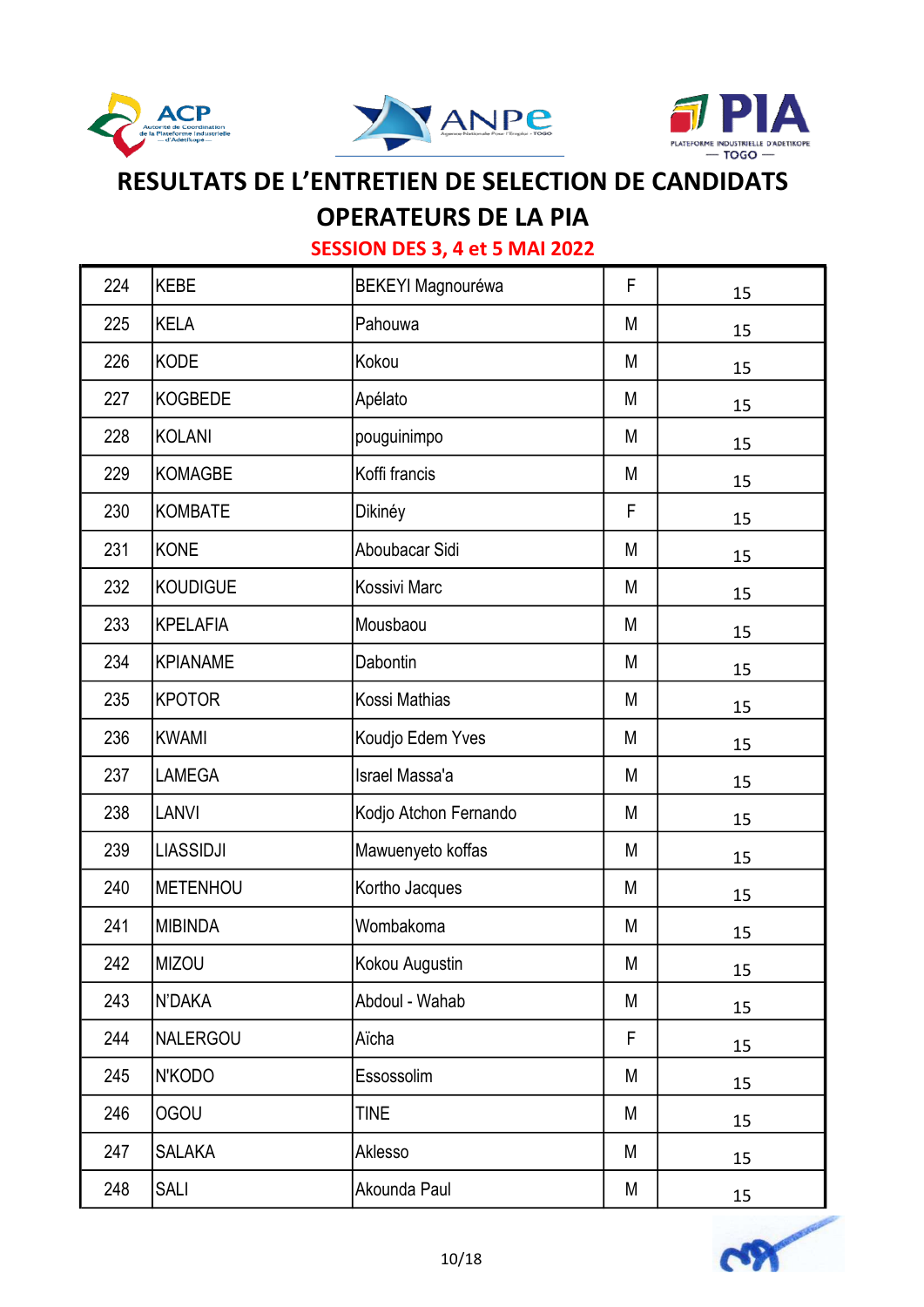





## **OPERATEURS DE LA PIA**

| 249 | <b>SAPAO</b>        | Hayatolaye                     | M | 15   |
|-----|---------------------|--------------------------------|---|------|
| 250 | <b>SIMTADOA</b>     | Lédjiraba Mandiké              | М | 15   |
| 251 | <b>SODZEZO</b>      | Essi                           | F | 15   |
| 252 | <b>SOMAKPO</b>      | Yaovi Paul                     | M | 15   |
| 253 | <b>TAGBA</b>        | Fédéric                        | M | 15   |
| 254 | <b>TALAKI</b>       | Tchilabalo                     | M | 15   |
| 255 | <b>TASSIGNON</b>    | Ama                            | F | 15   |
| 256 | <b>TOSSOU</b>       | <b>FRIDA GRACE</b>             | F | 15   |
| 257 | <b>TSATSU</b>       | kosi xoladem Herve             | M | 15   |
| 258 | <b>TSIGBE</b>       | Koboè Isidore                  | М | 15   |
| 259 | <b>VESSIKPO</b>     | Adeyemi Mawule komla           | M | 15   |
| 260 | <b>WASSA</b>        | Kawenabia jacques              | М | 15   |
| 261 | YAOVI               | Afi Cherita                    | F | 15   |
| 262 | <b>ZAMBA</b>        | Komi Jonathan                  | M | 15   |
| 263 | <b>ZATO</b>         | Abidé                          | F | 15   |
| 264 | <b>DEGBEY</b>       | Gilles                         | M | 14,5 |
| 265 | <b>OURO-BANG'NA</b> | Faouziatou                     | F | 14,5 |
| 266 | <b>ADANKPO</b>      | Kodjo                          | M | 14   |
| 267 | <b>ADEKPE</b>       | Kodjovi Fabrice                | M | 14   |
| 268 | AFEDIKOU            | Emefa Djodeme                  | F | 14   |
| 269 | <b>AGBOBLI</b>      | <b>AKOUVI MAWUSSI PRUDENCE</b> | F | 14   |
| 270 | <b>AMAH AGBONOU</b> | <b>AYOUBA</b>                  | M | 14   |
| 271 | <b>AMANA</b>        | <b>Marius</b>                  | M | 14   |
| 272 | <b>AMOUZOU</b>      | Kokou Apollinaire              | M | 14   |
| 273 | <b>AMOUZOUVI</b>    | Koffi                          | М | 14   |

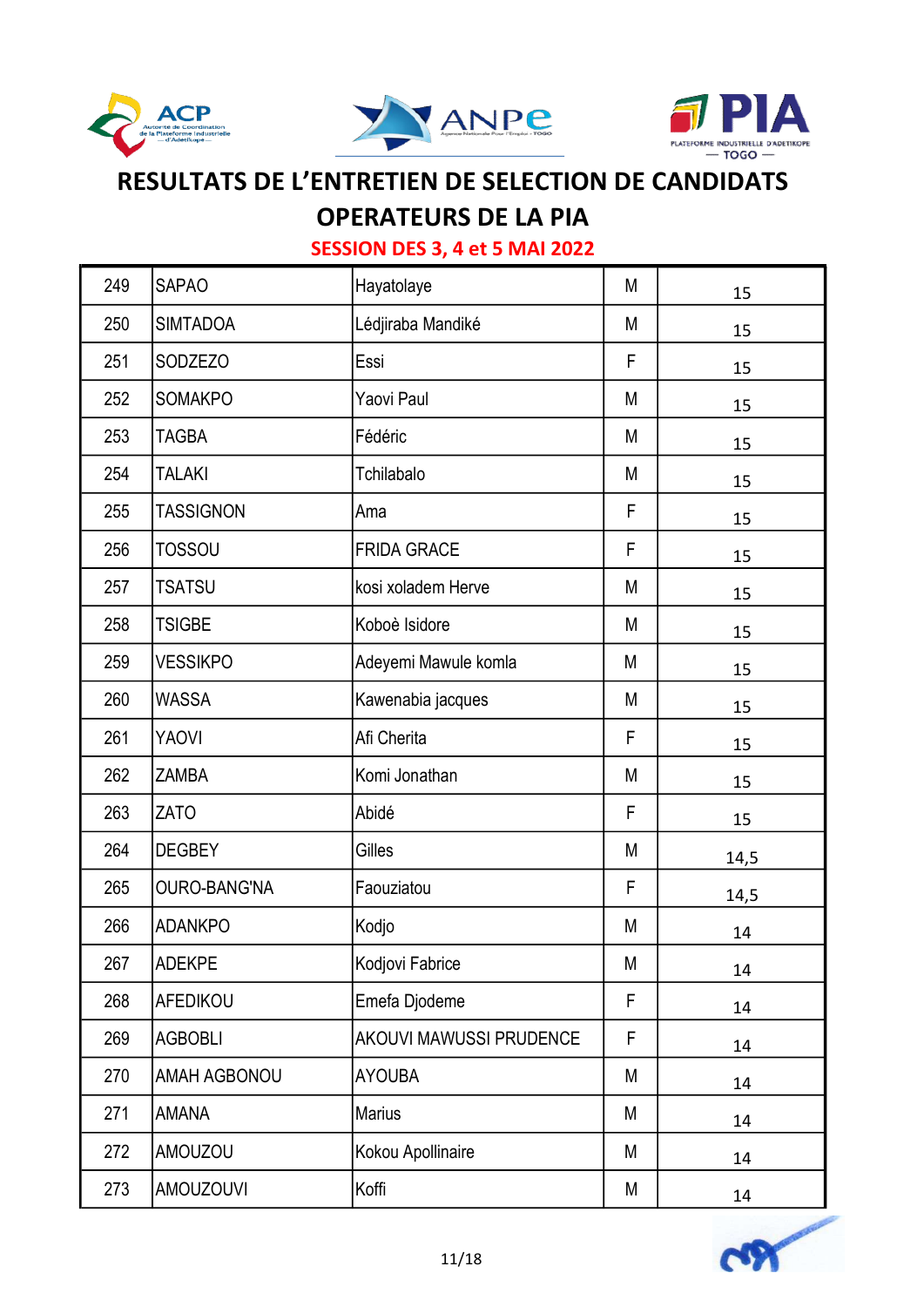





## OPERATEURS DE LA PIA

| 274 | <b>ATIEGO</b>      | Komla Roger           | M | 14 |
|-----|--------------------|-----------------------|---|----|
| 275 | <b>ATSON</b>       | Amivi Généviève       | F | 14 |
| 276 | <b>AWESSO</b>      | Pikliwe Essowana      | M | 14 |
| 277 | <b>BARAO</b>       | <b>KAAKAH ALASSAN</b> | M | 14 |
| 278 | <b>BATOKINAM</b>   | Karim                 | M | 14 |
| 279 | <b>BOYODI</b>      | Aklé-esso             | M | 14 |
| 280 | <b>DEGUENON</b>    | <b>Comlan David</b>   | М | 14 |
| 281 | <b>DOUMALO</b>     | Akossé Enam J.        | M | 14 |
| 282 | <b>EDE</b>         | Abla Dovossi          | F | 14 |
| 283 | <b>EKLOU</b>       | YAWO VIVIEN           | M | 14 |
| 284 | <b>EKPAOU</b>      | <b>EssOHANA</b>       | F | 14 |
| 285 | <b>GBEGNON</b>     | Afiwa Emefa Tatiana   | F | 14 |
| 286 | <b>GNANGBA</b>     | Essoyomèwè            | M | 14 |
| 287 | <b>GNANSA</b>      | Mandja Boyo Lonzozou  | M | 14 |
| 288 | <b>GNASSIA</b>     | Massanh rachelle      | F | 14 |
| 289 | <b>KAKOMA</b>      | Magnoudewa            | М | 14 |
| 290 | <b>KALAO</b>       | <b>MEDEDE</b>         | F | 14 |
| 291 | <b>KAMAZINA</b>    | <b>MAZIMBE</b>        | M | 14 |
| 292 | <b>KETCHAOBB</b>   | André                 | М | 14 |
| 293 | <b>KOMBATE</b>     | Moyeme                | F | 14 |
| 294 | <b>KOSSOU</b>      | Koffi Messan          | M | 14 |
| 295 | <b>KOUAMI</b>      | Komlan Laurent        | M | 14 |
| 296 | KOUSSEKPANKOU      | <b>Bananta</b>        | M | 14 |
| 297 | <b>KOUTOGNITOU</b> | Manguilouwè           | F | 14 |
| 298 | <b>KOUTOME</b>     | <b>Bindibe</b>        | M | 14 |

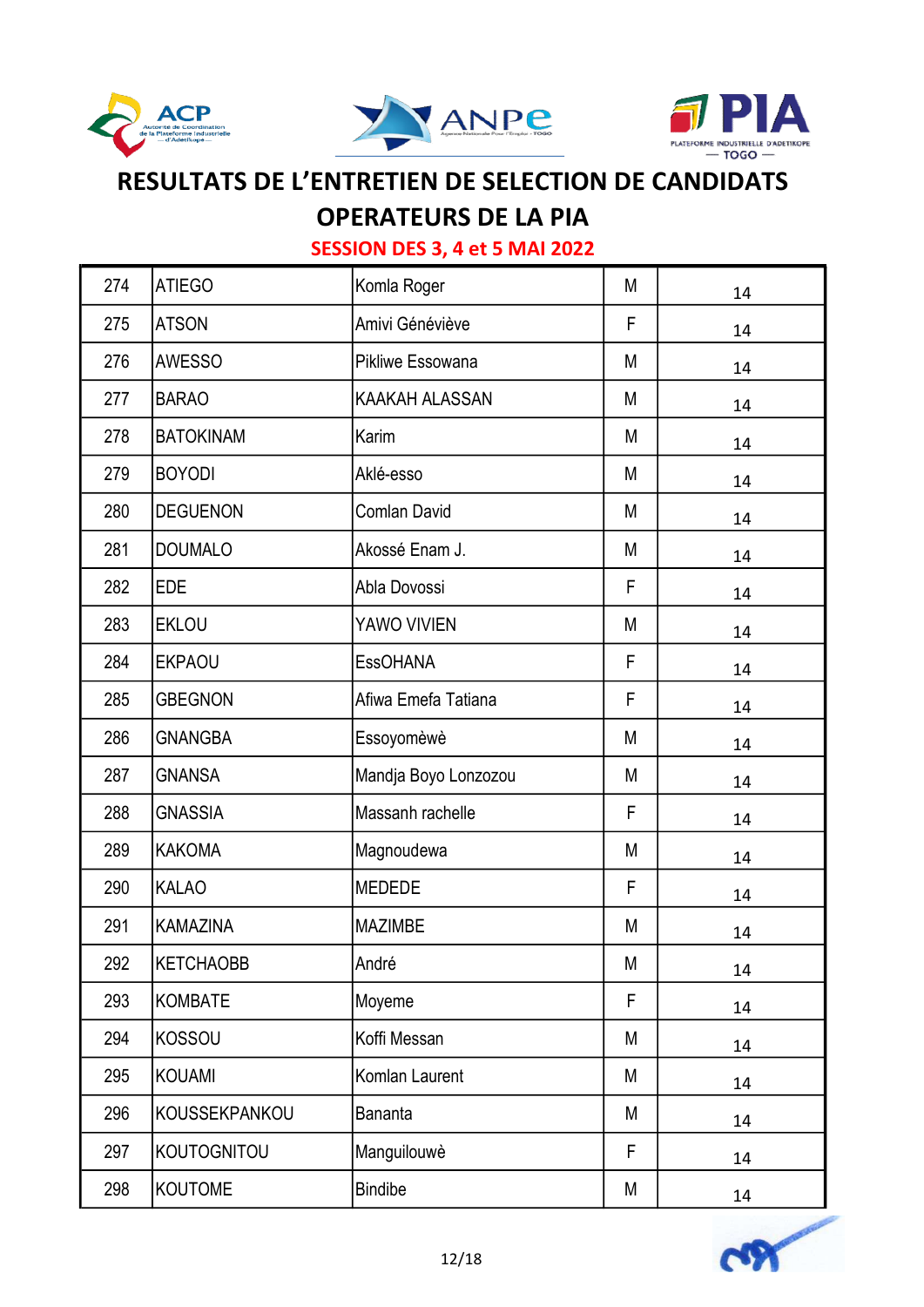





### OPERATEURS DE LA PIA

| 299 | <b>KPEMOUA</b>   | T.K.Malibita        | F | 14   |
|-----|------------------|---------------------|---|------|
| 300 | <b>KPODONOU</b>  | <b>AKOSSIWA</b>     | F | 14   |
| 301 | <b>KPOSSI</b>    | Abra Akofa          | F | 14   |
| 302 | LATSOU           | Kodjo antony        | M | 14   |
| 303 | <b>MADAMBA</b>   | <b>GANDA NESTOR</b> | M | 14   |
| 304 | <b>MAGNANGA</b>  | Bako Ma-elana       | F | 14   |
| 305 | <b>MAMOUDOU</b>  | <b>QUADIR</b>       | M | 14   |
| 306 | <b>M'BOM</b>     | Méténga             | M | 14   |
| 307 | <b>NAKI</b>      | Nafissétou          | F | 14   |
| 308 | <b>NAKLOA</b>    | Adjo Christine      | F | 14   |
| 309 | <b>N'TSOUKPO</b> | Kossi               | M | 14   |
| 310 | <b>NYADJI</b>    | Koffi Noël          | M | 14   |
| 311 | <b>OLOKPADE</b>  | Razaki              | M | 14   |
| 312 | <b>OUTAPINE</b>  | Issanatou           | F | 14   |
| 313 | <b>PAKALOU</b>   | Sylvain             | M | 14   |
| 314 | <b>SEKAYYA</b>   | Koffi Tanguy        | М | 14   |
| 315 | <b>TASSIGNON</b> | Kwamivi godwin      | М | 14   |
| 316 | <b>TSIGLO</b>    | Kodjo Abel          | М | 14   |
| 317 | <b>WADJA</b>     | POLKPA Kokou        | М | 14   |
| 318 | <b>WAKA</b>      | Yawo Abel           | M | 14   |
| 319 | <b>ALLAGBE</b>   | Fostin honoré       | M | 13,5 |
| 320 | <b>AKOETE</b>    | Kossiwa Ahoefa Rose | F | 13   |
| 321 | <b>AMANAH</b>    | Malibida            | M | 13   |
| 322 | <b>ATEKESSIM</b> | AWAKI               | М | 13   |
| 323 | <b>ATTIGAN</b>   | Yawo Moïse          | M | 13   |

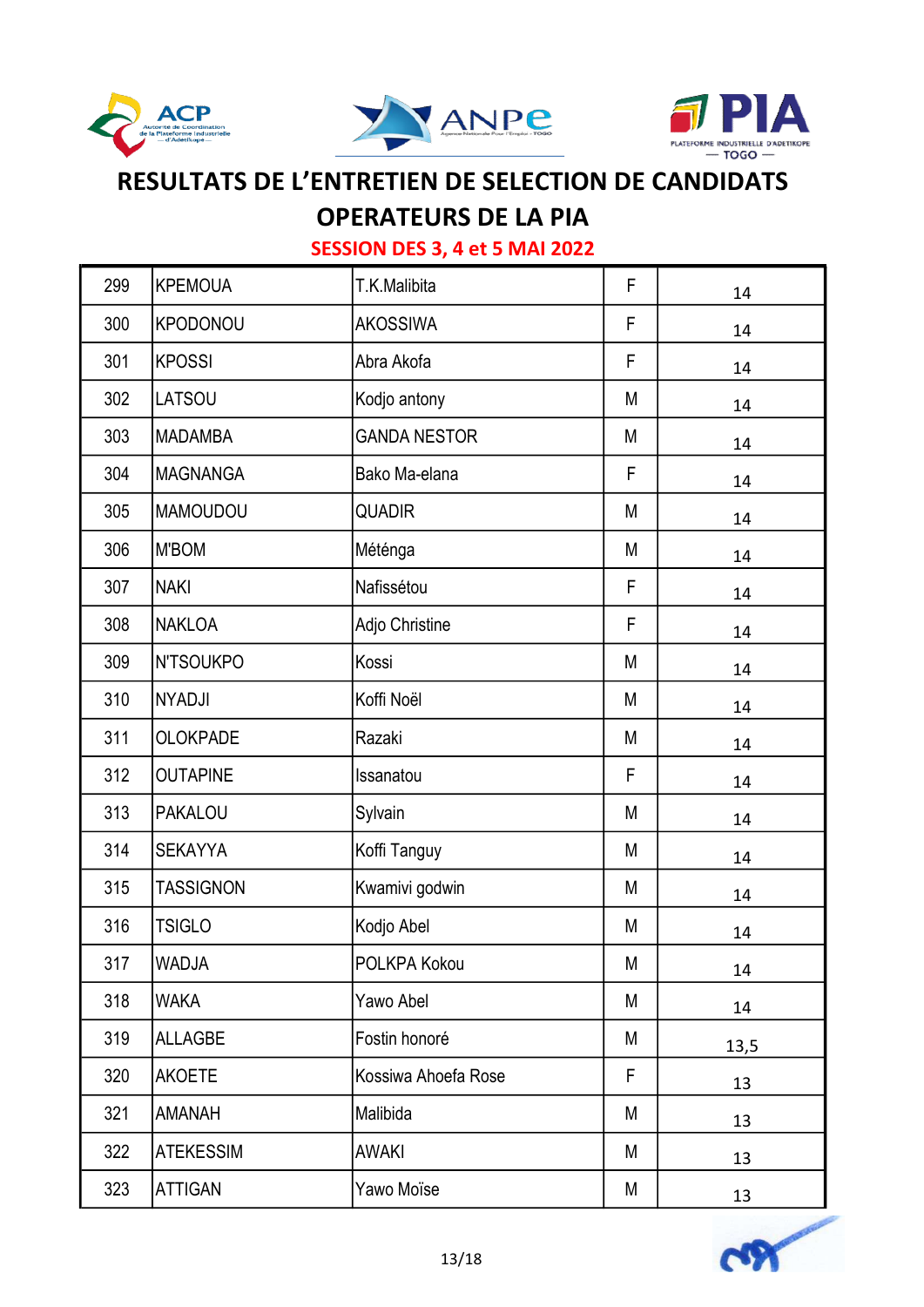





### OPERATEURS DE LA PIA

| 324 | <b>AWICO</b>        | Adeshola kennedy      | M | 13 |
|-----|---------------------|-----------------------|---|----|
| 325 | <b>AWUI</b>         | <b>ESTHER</b>         | F | 13 |
| 326 | <b>AYASSOU</b>      | Aristide Ayao         | M | 13 |
| 327 | AZI                 | Yawovi Mawulom Daniel | M | 13 |
| 328 | <b>AZIABA</b>       | Afi Delali            | F | 13 |
| 329 | <b>BODI</b>         | Abdoul-Manssourou     | M | 13 |
| 330 | <b>DADJI</b>        | Samuel                | M | 13 |
| 331 | <b>DEGBE</b>        | Dédé Joséphine        | F | 13 |
| 332 | <b>DOTCHE</b>       | Ablam Mensan Paul     | M | 13 |
| 333 | <b>DOUTI</b>        | Libénandame           | M | 13 |
| 334 | <b>DOUTI</b>        | Dolemte               | M | 13 |
| 335 | <b>EDJAM</b>        | Guillaume Tamanwè     | M | 13 |
| 336 | <b>FAVI</b>         | Kokouvi frank         | M | 13 |
| 337 | <b>GMAWE</b>        | <b>GMABAYI</b>        | M | 13 |
| 338 | <b>KALGORA</b>      | Badjibassa            | M | 13 |
| 339 | <b>KALIOUA</b>      | Essolizam Malideou    | F | 13 |
| 340 | <b>KUDONOO</b>      | Koffivi Jean-Charles  | M | 13 |
| 341 | <b>LAMBONI</b>      | <b>KANNATIN</b>       | M | 13 |
| 342 | LOGOSSOU            | Ablamvi               | М | 13 |
| 343 | <b>NABILIWA</b>     | Essohanam marc        | M | 13 |
| 344 | <b>NADJOMBE</b>     | Kogma                 | F | 13 |
| 345 | <b>NAKPENTI</b>     | Gmatiéyéndou          | M | 13 |
| 346 | <b>OUTAPINE</b>     | Bouborpom             | M | 13 |
| 347 | <b>TAGBA GNANSA</b> | Mandanambou           | M | 13 |
| 348 | <b>TCHALA</b>       | Bazamani              | M | 13 |

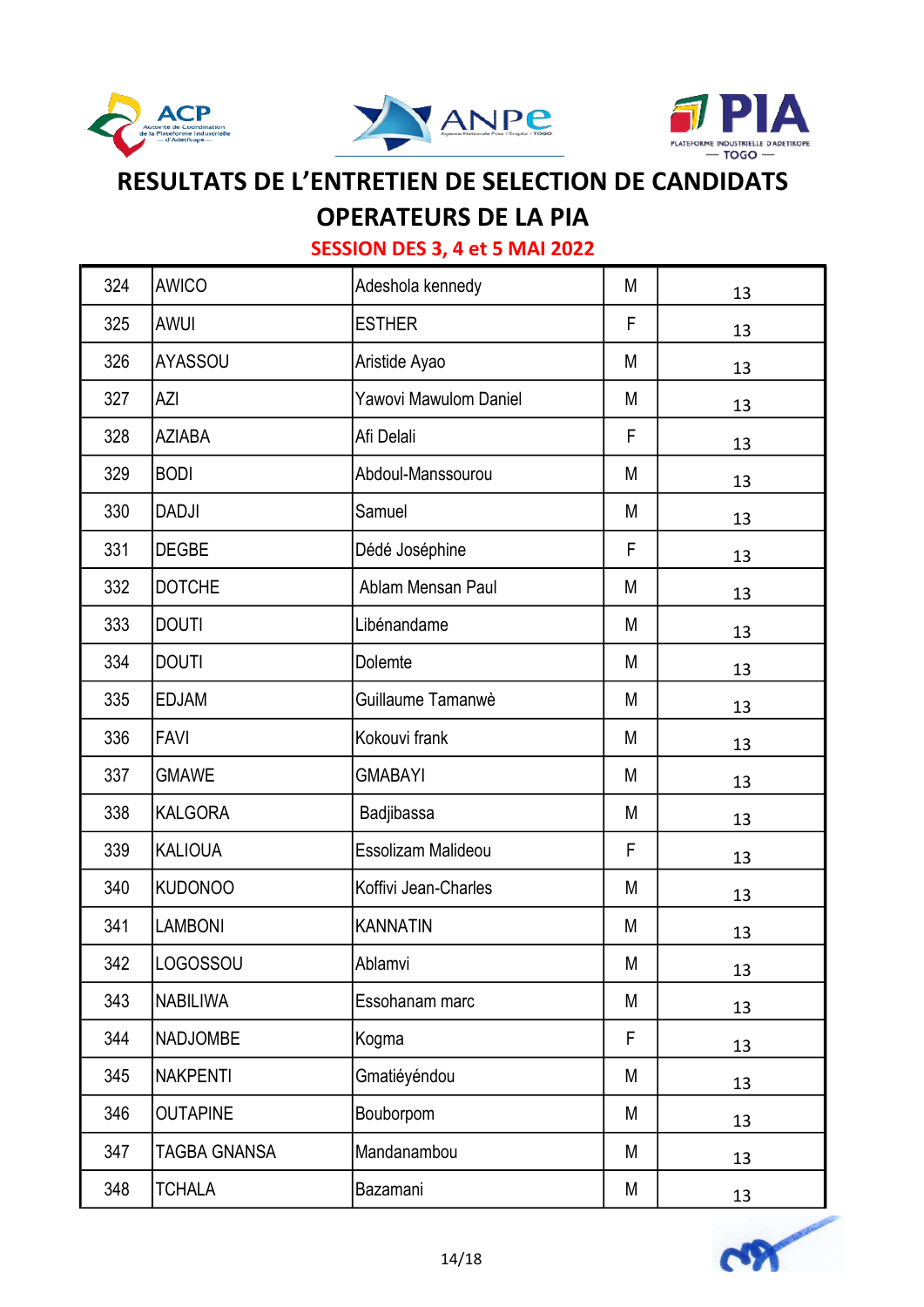





### **OPERATEURS DE LA PIA**

| 349 | <b>TCHOGBE</b>   | Kodjo                  | M           | 13   |
|-----|------------------|------------------------|-------------|------|
| 350 | <b>TOKISSIM</b>  | <b>KOSSI</b>           | M           | 13   |
| 351 | <b>WAKE</b>      | Nissao Néhémie         | M           | 13   |
| 352 | <b>KOUMAKO</b>   | Gaël fafadji           | M           | 12,5 |
| 353 | <b>AHONSOU</b>   | Michel                 | M           | 12   |
| 354 | <b>AKOEGNON</b>  | KOKOUVI O.             | М           | 12   |
| 355 | <b>AWOUSSI</b>   | <b>Lassey Olivier</b>  | M           | 12   |
| 356 | <b>BAKPA</b>     | Essosolam              | M           | 12   |
| 357 | <b>BALOGOU</b>   | Okpêyémi Aubine        | F           | 12   |
| 358 | <b>BAMAZI</b>    | <b>Essozolam Brice</b> | F           | 12   |
| 359 | <b>BOTCHONA</b>  | Mayaba                 | F           | 12   |
| 360 | <b>BOUKPESSI</b> | Madina Bruno           | M           | 12   |
| 361 | <b>DAGOUDI</b>   | Mawuegnigan Donald     | M           | 12   |
| 362 | <b>DANGA</b>     | Bassoguina1            | F           | 12   |
| 363 | <b>DAYI</b>      | Kokouvi kelbi          | M           | 12   |
| 364 | <b>DOBLI</b>     | Kassime                | M           | 12   |
| 365 | <b>EDJOOU</b>    | Prenam                 | $\mathsf F$ | 12   |
| 366 | <b>GBAMAN</b>    | Auguste                | М           | 12   |
| 367 | KOTSI-KPATAKOU   | <b>DOMEFA KOFFI</b>    | M           | 12   |
| 368 | <b>KPELA</b>     | Essowe Timothé         | M           | 12   |
| 369 | <b>KPONGOU</b>   | Bomboma Kountompoa     | F           | 12   |
| 370 | <b>LAMBONI</b>   | Rafiatou               | F           | 12   |
| 371 | <b>LAMBONI</b>   | Yempab                 | M           | 12   |
| 372 | <b>NAWARE</b>    | Naguipouguine          | M           | 12   |
| 373 | <b>NOSSI</b>     | Amélé jeannette        | F           | 12   |

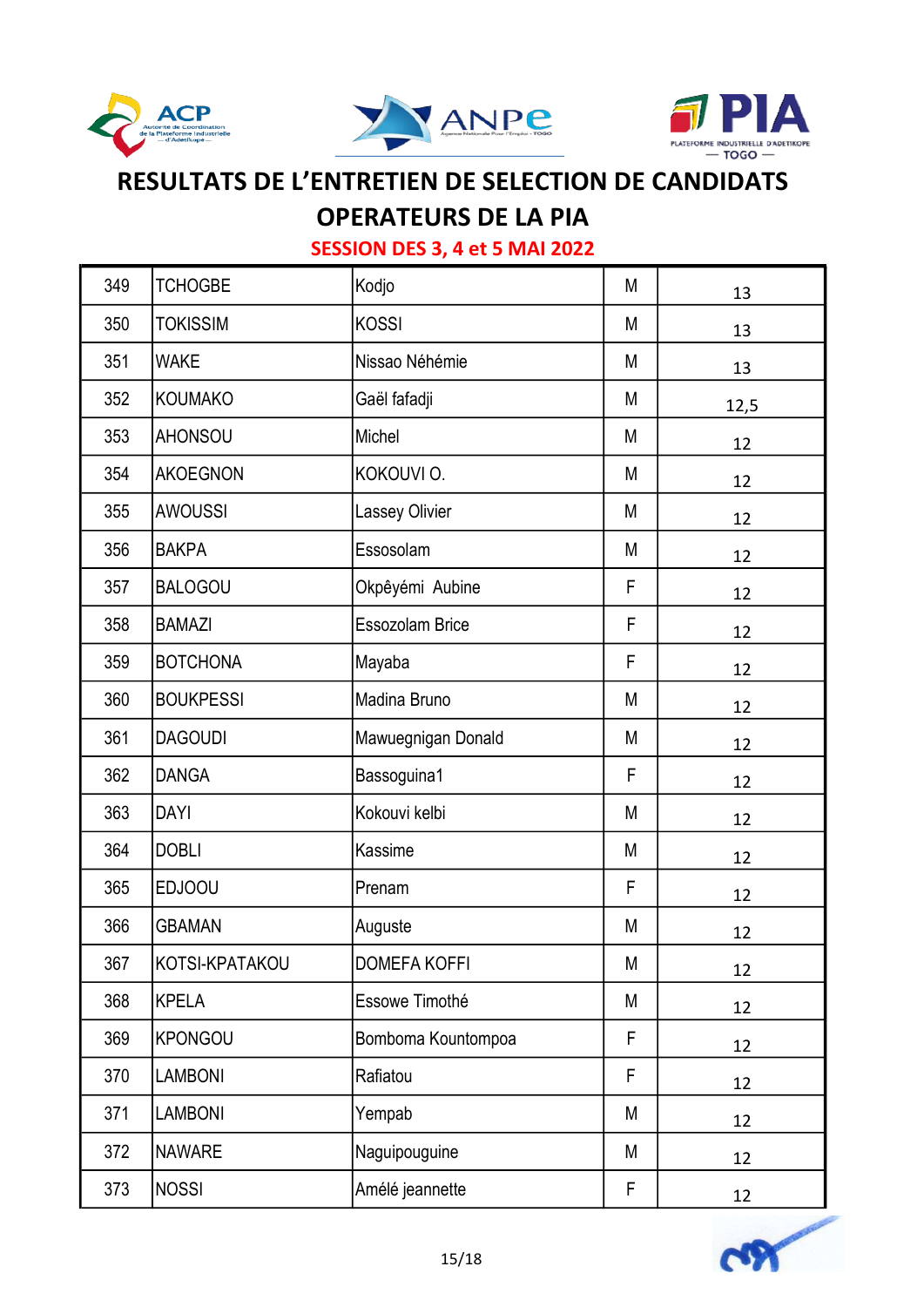





### OPERATEURS DE LA PIA

| 374 | <b>PADABADI</b>  | Ali                      | М | 12 |
|-----|------------------|--------------------------|---|----|
| 375 | <b>SEWONU</b>    | komi jules               | M | 12 |
| 376 | <b>SIMAGA</b>    | <b>HESSOUWE</b>          | M | 12 |
| 377 | <b>TCHANKANI</b> | Métchélesso              | F | 12 |
| 378 | <b>TCHOISSO</b>  | Wiyao                    | M | 12 |
| 379 | <b>AKANDE</b>    | <b>KOMIVI FELIX</b>      | M | 11 |
| 380 | <b>ALI</b>       | Moussa                   | M | 11 |
| 381 | AMEGAKPO-AYEH    | Séverin                  | M | 11 |
| 382 | <b>ATIOGBE</b>   | Akouvi Denise            | F | 11 |
| 383 | <b>ATTISSO</b>   | Etsri sandro-samson      | M | 11 |
| 384 | <b>AWANDI</b>    | Wenadba Carine           | F | 11 |
| 385 | <b>BISSAKE</b>   | Makaabina                | M | 11 |
| 386 | <b>BORONKOM</b>  | Essodenam                | M | 11 |
| 387 | <b>EDZI</b>      | Hermann Christ           | M | 11 |
| 388 | GNASSOUNOU       | Kevin octavio            | M | 11 |
| 389 | <b>KADANGA</b>   | Mèhèza                   | M | 11 |
| 390 | <b>KAKOMA</b>    | Tchilabalo               | М | 11 |
| 391 | <b>KEGUE</b>     | Akouvi                   | F | 11 |
| 392 | KOUBALOGUIBENA   | Koulnte Aaron S.         | M | 11 |
| 393 | <b>LAMBONI</b>   | <b>YENDOUBE</b>          | M | 11 |
| 394 | <b>MAGNEDENA</b> | Bandawa                  | M | 11 |
| 395 | <b>NAMBO</b>     | Watakpanime              | F | 11 |
| 396 | <b>OUSSARAMA</b> | Aboudoul Gafarou Manomba | M | 11 |
| 397 | <b>TCHAGBELE</b> | Alîmou                   | M | 11 |
| 398 | <b>TCHAGBELE</b> | Kadawesso                | M | 11 |

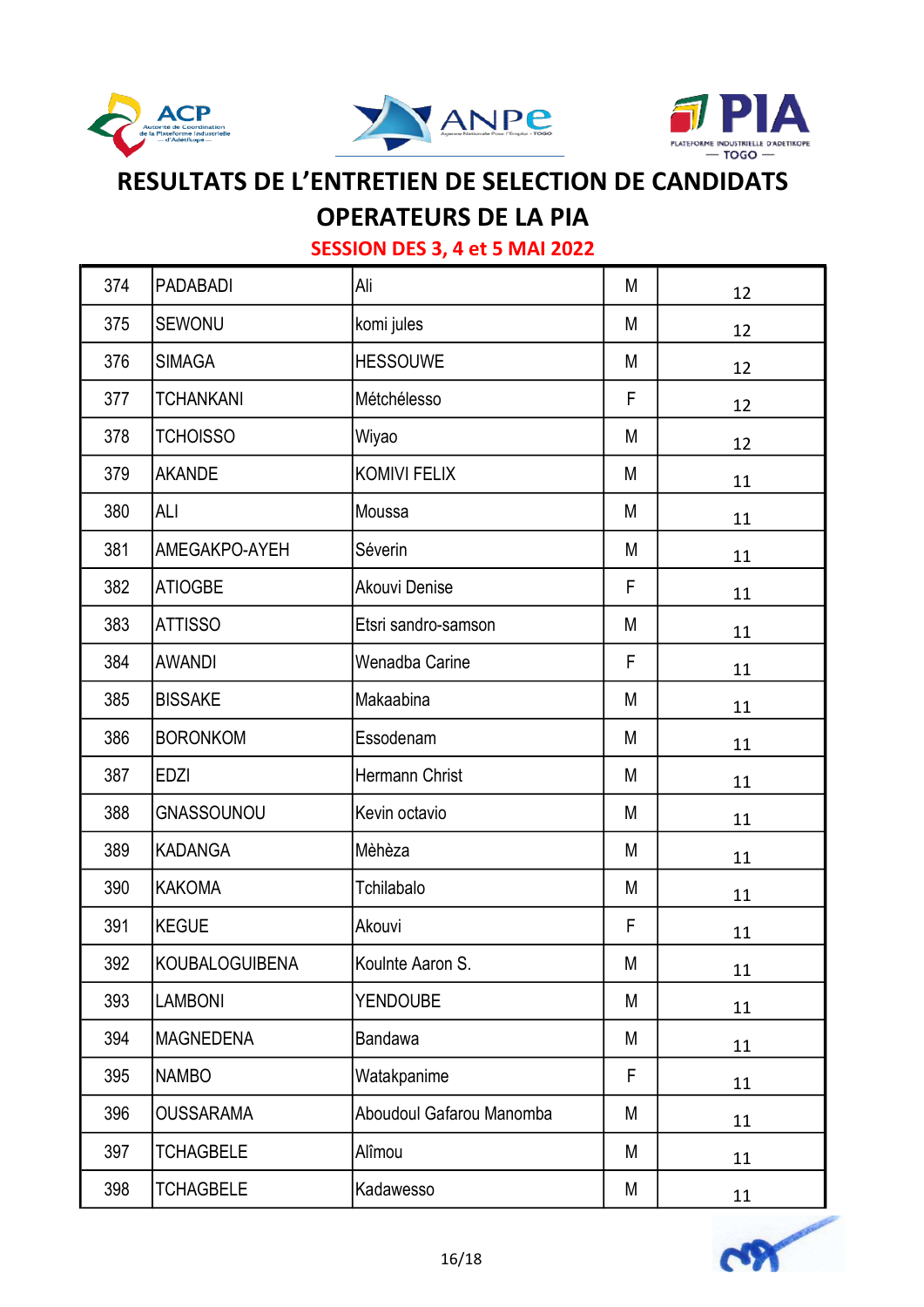





## **OPERATEURS DE LA PIA**

| 399 | <b>TCHAGODOMOU</b>  | Abdoudjawadou         | M | 11 |
|-----|---------------------|-----------------------|---|----|
| 400 | WADJA               | Napo                  | M | 11 |
| 401 | <b>ADEHENU</b>      | <b>Biova Innocent</b> | M | 10 |
| 402 | <b>AKARA</b>        | Mama Anassim          | M | 10 |
| 403 | <b>ALLARBI</b>      | Oyétundé Chérif       | M | 10 |
| 404 | <b>AVOULEDO</b>     | Koffivi gaspa         | M | 10 |
| 405 | AVUNYA-GBATO        | Koffi Dzidula Maglo   | M | 10 |
| 406 | <b>AWADE</b>        | <b>ESSOWE</b>         | M | 10 |
| 407 | <b>BILAKEMA</b>     | Déwama                | F | 10 |
| 408 | <b>BINAZON</b>      | Alexis Emmanuel       | M | 10 |
| 409 | <b>DOSSOU</b>       | <b>TOSSA</b>          | M | 10 |
| 410 | <b>FANGNON</b>      | Edem                  | М | 10 |
| 411 | KORODOWOU TOURE     | Souleymane            | M | 10 |
| 412 | <b>MAMANH</b>       | Emmza                 | M | 10 |
| 413 | <b>OURO-GNANGBA</b> | Aboudou-nazifou       | M | 10 |
| 414 | <b>PAKA</b>         | Pyalo                 | F | 10 |
| 415 | <b>SABI</b>         | Arafat                | M | 10 |
| 416 | <b>SECRO</b>        | Yaovi                 | M | 10 |
| 417 | <b>TCHEDRE</b>      | Fatahou               | М | 10 |
| 418 | <b>WONA</b>         | Komi                  | M | 10 |
| 419 | <b>ABESSE</b>       | Essowè                | M | 9  |
| 420 | ABI                 | Aklesso Germain       | M | 9  |
| 421 | <b>AKPAOU</b>       | Moufoutaou            | M | 9  |
| 422 | <b>AMAGLO</b>       | Kofi amenuveve        | M | 9  |
| 423 | AREMON              | Dieu donné            | M | 9  |